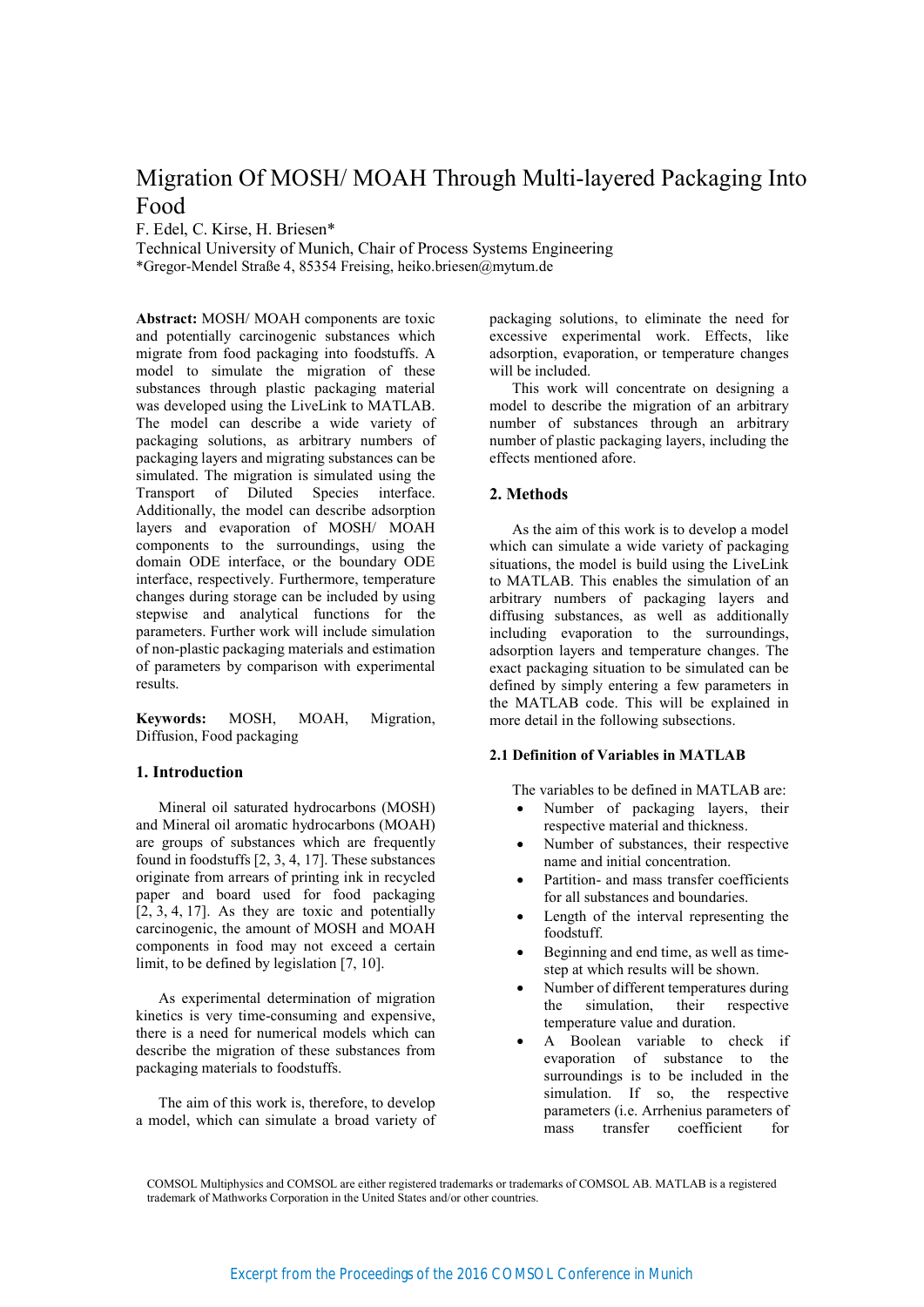evaporation) also need to be entered for each substance.

A Boolean variable to check if an adsorption layer is to be included in the simulation. If so, the respective parameters (i.e. location of the adsorption layer in the multi-layer packaging and Arrhenius parameters of the rate and partition coefficient of adsorption) also need to be entered for each substance.

The diffusion coefficients of the substances in the different materials are estimated by an empirical correlation, which will be described in section 3.

# 2.2 Analytical and Stepwise Functions

If the simulation is to be non-isothermal, a stepwise function is created for the change in temperature. This function serves as the input to analytical functions describing the the temperature dependency of the parameters.

Analytical functions are created for the temperature dependent diffusion coefficients, mass transfer coefficients and, if included in the simulation, the parameters for the adsorption layer and evaporation to the surroundings. The equations describing their temperature dependence will be shown in section 3.

### 2.3 Geometry and Mesh

As in most practical cases the packaging is relatively small compared to the food, the problem is considered to be one-dimensional [11]. For each packaging layer of the exact packaging situation, an interval with the respective length is created. A further interval is then created, representing the foodstuff.

For each interval a user-defined mesh is created, according to the following specifications:

- Exponential growth/ decline of the mesh  $\bullet$ elements, according to the "geometric" distribution in COMSOL.
- Symmetrical distribution of mesh elements in all interior intervals, nonsymmetrical in the outer lavers, so that the smallest elements are located at the interior boundaries.
- Growth rate of the mesh elements is set to 3 percent.

Minimum element size  $is$ 100  $\bullet$ nanometers. For some simulations it is decreased to 1 nanometer, if a good resolution of the initial solution can not be achieved with bigger element sizes.

### 2.4 Physics

For each interval and each substance a Transport of Diluted Species (TDS) interface is created. The initial concentrations are set in the MATLAB code. Convection is disabled for all simulations. The diffusion coefficients are estimated by the analytical function mentioned afore. Flux nodes are created for all interior boundaries of the system. The equations describing these boundary conditions will be shown in section 3.

If evaporation of substance to the surroundings is included in the simulation, a flux node is also added for the left outer boundary of the system. Furthermore, a boundary ordinary differential equation (ODE) node for the amount of evaporated substance is created and connected to the left outer boundary.

If an adsorption layer is included in the simulation, a reaction node is added to the TDS interface of the respective interval. A domain ODE node for the amount of adsorbed substance is then created and connected to this interval. The corresponding equations will also be shown in section 3.

## **2.5 Solver Configurations**

Interactions between different diffusing substances are neglected, as their parameters are usually several orders of magnitude lower than the diffusion coefficients [9, 12]. Therefore, each substance is simulated independently by creating a solution node for each substance and connecting it to the respective Physics interfaces. This approach also leads to a drastic decrease in computing time.

## **3. Governing Equations**

# 3.1 Fick'ian Diffusion

The TDS interface uses Fick's laws of diffusion to describe mass transport [8]. Migration through plastic packaging materials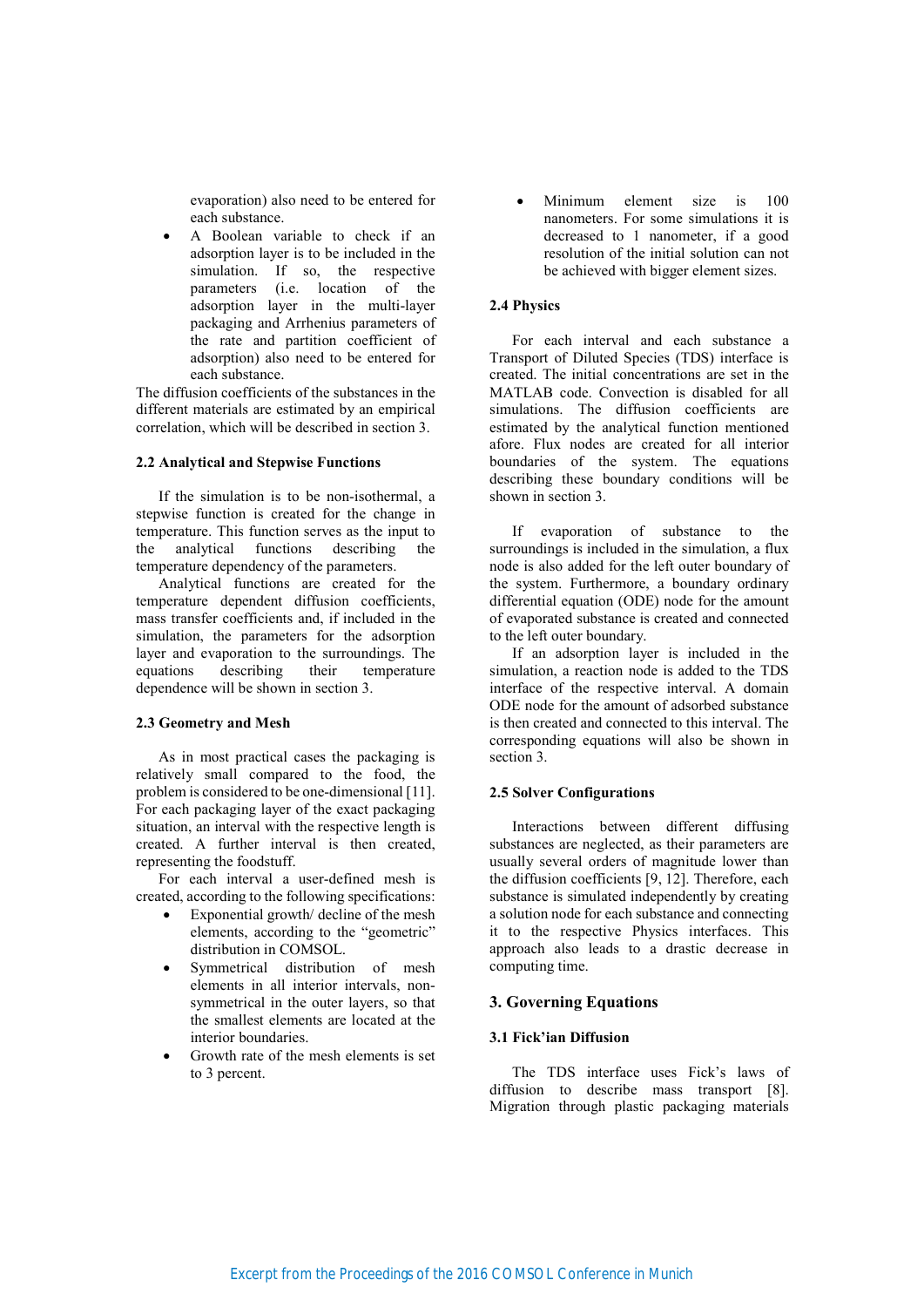can be described by Fick's laws of diffusion [6], which are shown for one-dimensional diffusion and constant diffusion coefficients in equations 1 and  $2$ .

$$
F = -D * \frac{\partial c}{\partial x} \tag{1}
$$

$$
\frac{\partial c}{\partial t} = D * \frac{\partial^2 c}{\partial x^2} \tag{2}
$$

F denotes the Flux of substance per unit cross sectional area,  $D$  the diffusion coefficient,  $c$  the concentration,  $x$  the axis direction, along which the diffusion occurs, and  $t$  the time.

## **3.2 Estimation of Diffusion Coefficients**

The diffusion coefficients are estimated using an empirical correlation for plastic materials  $[5, 6]$ , shown in equation 3.

$$
D = D_{ref} * \exp(A_p - \frac{\tau}{T} - 0.1351M^{\frac{2}{3}} + 0.003M - \frac{10454}{T})
$$
 (3)

 $D_{ref}$  denotes a reference diffusion coefficient with a value of 1  $m^2/s$ , *M* the molar mass of the given substance in Da and  $T$  the absolute temperature in K. The parameters  $A_p$  and  $\tau$  are specific values of the packaging material used. The  $A_p$  parameter describes the "conductivity" of the material for diffusion, whereas the  $\tau$  parameter accounts for the contribution of the packaging material to the activation energy of diffusion [6]. Their values are preassigned to yield a slight overestimation of the diffusion coefficients, accounting for a margin of safety when calculating the amount of migration to a foodstuff [6, 16]. For the plastic materials most-commonly used in food packaging, their values can be found in  $[16]$ .

## **3.3 Boundary Conditions**

Flux boundary conditions are used for all interior boundaries of the model. The boundary conditions to describe the mass transfer of substance between different packaging layers, and from the packaging to the food, is shown in equation 4.

$$
D * \frac{\partial c}{\partial x} = h * (c_i - K_i * c_{i+1}) \qquad (4)
$$

The parameter  $K_i$  is the partition coefficient of the substance between the *i*-th and the *i*+1-th layer. It is defined as shown in equation  $5 \, [1, 14]$ .

$$
K_i = \frac{c_{i,\infty}}{c_{i+1,\infty}} \tag{5}
$$

 $c_{i,\infty}$  is the equilibrium concentration of the substance in packaging layer *i* and  $c_{i+1,\infty}$  is the equilibrium concentration in the subsequent packaging layer, or the foodstuff, if the innermost packaging layer is concerned.

The mass transfer coefficient h for all boundaries is set to an arbitrary high value between 1 and 100 m/s for all simulations, which corresponds to situations where the overall flux is not limited by mass transfer resistance at the boundary [15]. The mass transfer coefficients are calculated depending on temperature by a simple Arrhenius equation (equation 6).

$$
h = A * \exp(\frac{E_a}{R * T}) \tag{6}
$$

The Arrhenius parameters were chosen arbitrarily to yield a mass transfer coefficient in the range mentioned before, which increases with increasing temperature.  $R$  in equation 6 is the ideal gas constant.

For the outer boundaries of the model, a no-flux condition is used (equation 7), except when evaporation of substance to the surroundings is included in the simulation. In that case, a flux boundary condition is applied to the left outer boundary. The equation for this boundary condition is similar to equation 4, except that it is assumed that the evaporated substance diffuses away from the packaging rapidly, yielding a concentration in the surroundings of effectively zero. This leads to the slightly modified boundary condition shown in equation 8.

$$
D * \frac{\partial c}{\partial x} = 0 \tag{7}
$$

$$
D * \frac{\partial c}{\partial x} = h * c_i \tag{8}
$$

The mass transfer coefficient for the evaporation is also calculated by the Arrhenius dependence shown in equation 6.

#### **3.4 Adsorption Layers**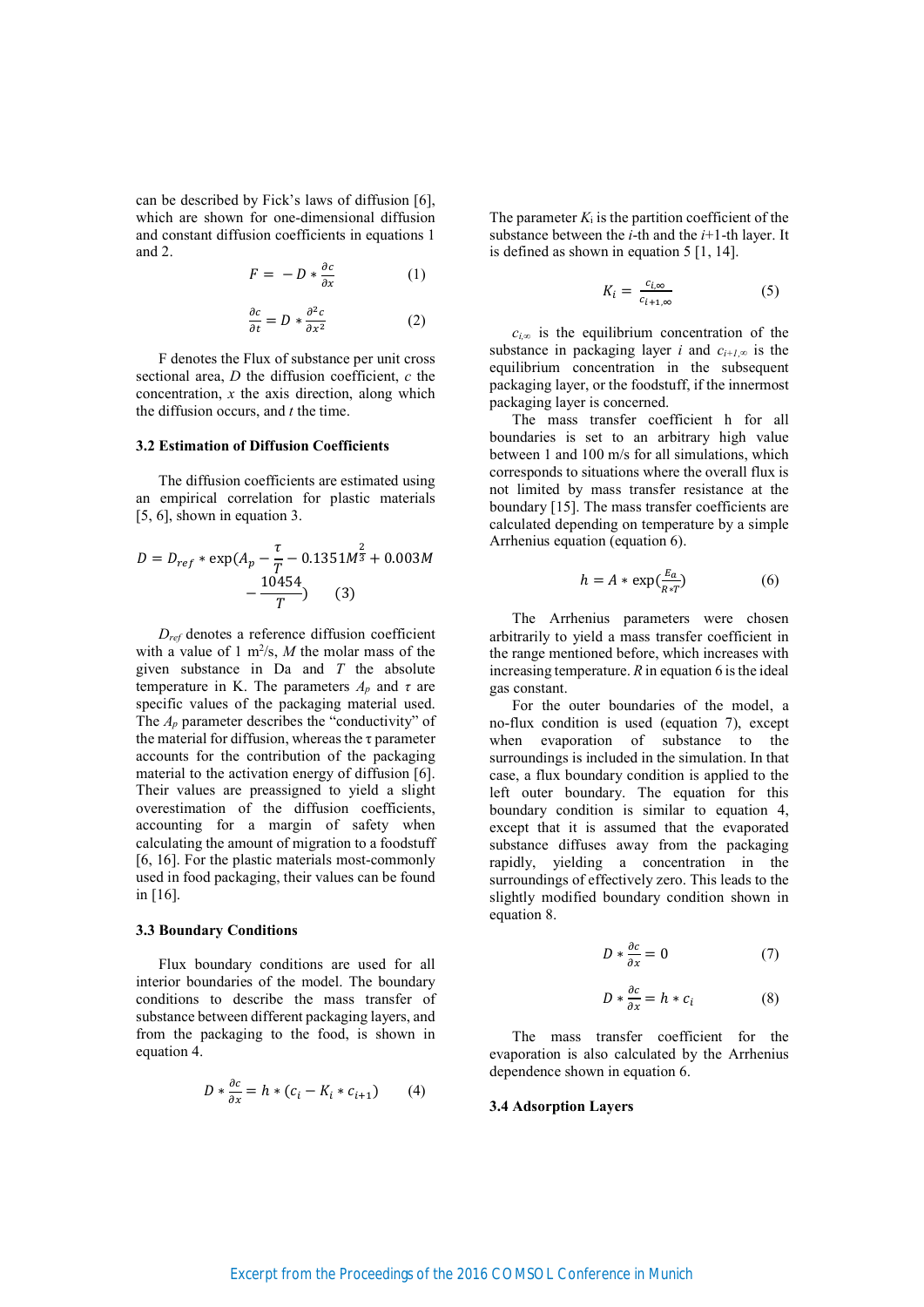For simulations including an adsorption layer, a reaction term, according to equation 9, is added to the respective TDS Interface.

$$
\frac{\partial c_{ads}}{\partial t} = h_{ads} * (c_i - K_{ads} * c_{ads}) \qquad (9)
$$

The parameter  $h_{ads}$  is the rate of adsorption,  $c_i$ is the concentration of freely diffusing substance in the adsorption layer and  $c_{ads}$  is the adsorbed concentration. The parameter  $K_{ads}$  is a partition coefficient between the free and adsorbed concentrations in the adsorption layer, defined equivalently to equation 5.

An Arrhenius equation (equation 6) was used for the temperature dependence of the parameters  $h_{ads}$  and  $K_{ads}$ . Adsorption can be assumed to decrease with increasing temperature [13]. The Arrhenius parameters are therefore chosen to yield an increased rate of adsorption and an increased partition coefficient of adsorption with increasing temperature, leading to an overall decrease in the concentration of adsorbed substance in the adsorption layer with increasing temperature.

# 4. Results and discussion

# **4.1 Arbitrary Number of Intervals**

Figure 1 shows time-dependent concentration profiles in a five-layer packaging. The names of the packaging materials used in the simulation are also shown in Figure 1



Figure 1: Concentration profiles in a five-layer packaging

As can be seen from Figure 1, the concentration increases over time in the intervals where the initial concentration was zero and decreases over time in the interval where the initial concentration was greater than zero.

To validate the model, a simulation was carried out with uniform initial concentrations in all packaging layers and partition coefficients of the interior boundaries set to a value of one. The amount of migrated substance of this simulation was then compared to the amount of migrated substance of a simulation which was carried out with a one-layer model of the same overallthickness. The results (not shown) were practically the same for both simulations.

#### **4.2 Arbitrary Number of Species**

Figure 2 shows the amount of migrated substance in the food as a function of its molar mass and time.



Figure 2: Amount of migrated substance as a function of molar mass and time

As can be seen from Figure 2, it takes longer for substances of higher molecular weight to migrate to the food, as their diffusion coefficients are lower (compare equation 3). For substances of low molecular weight, an equilibrium amount of migration is reached within the simulated time.

A similar approach as described in the previous subsection was used for validation. Two simulations were carried out, one where an initial concentration of 1 mol/ $m<sup>3</sup>$  of one substance was applied. For the other simulation, two equal substances with an initial concentration of 0.5  $mol/m<sup>3</sup>$  each were used. The results (not shown) were practically the same for both simulations.

#### **4.3 Evaporation and Adsorption Layers**

Figure 3 shows concentration profiles for a simulation which included evaporation of substance to the surroundings.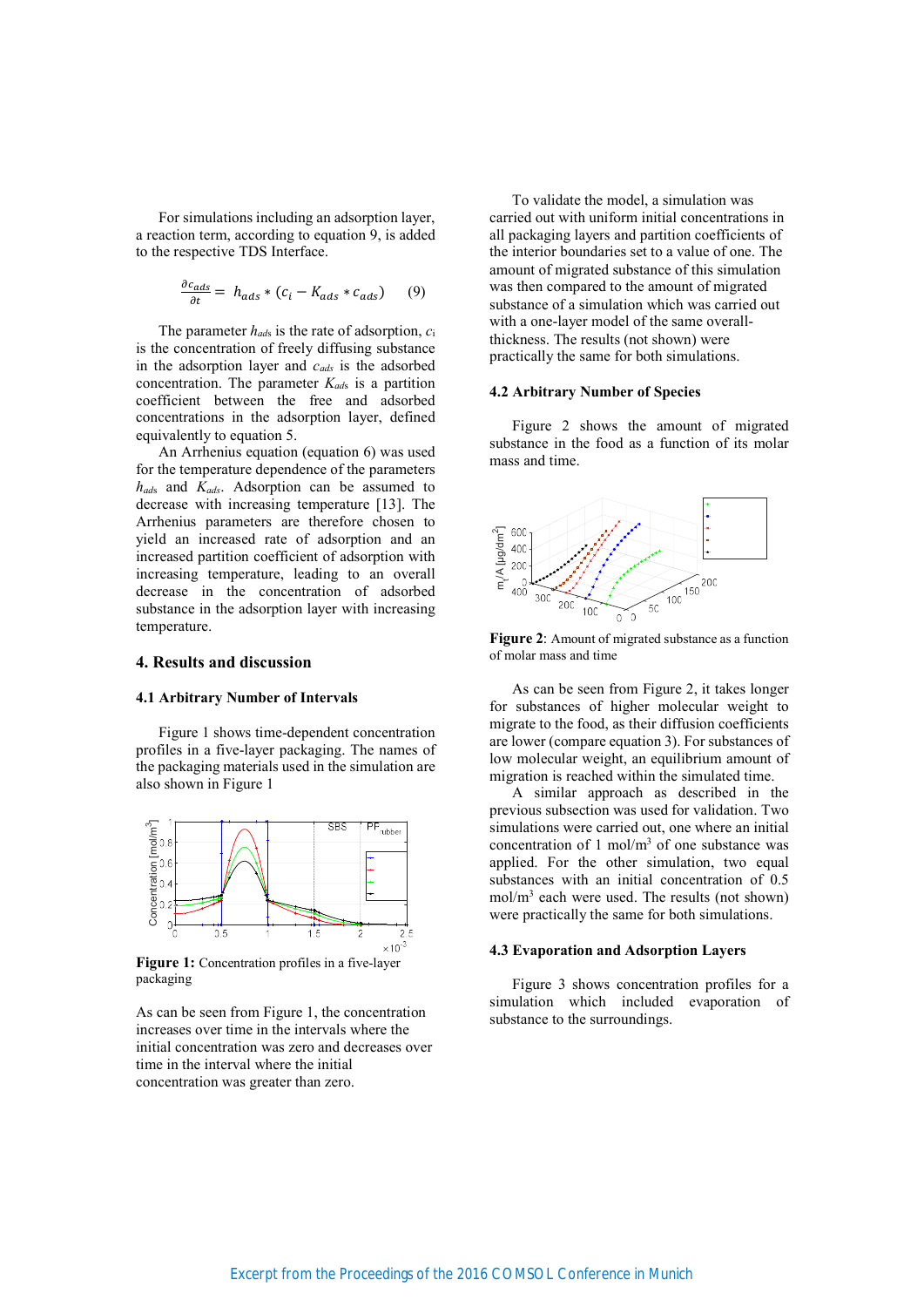

Figure 3: Concentration profiles of a simulation including evaporation

As can be seen from Figure 3, there is an almost linear concentration gradient in the outer packaging layer, as substance is continuously removed from the outer boundary

Figure 4 shows the amount of adsorbed and free substances in an adsorption layer as a function of time. The packaging consisted of three layers, with the adsorption layer as the innermost.



Figure 4: Amount of adsorbed and free substance in an adsorption layer

The amount of adsorbed substance increases at the beginning of the simulation, as more and more substance has migrated up to the adsorption layer. For later times, there is a decline in the adsorbed amount, as the free substance continues to migrate further into the foodstuff. The ratio between the adsorbed and free amounts is constant for all times unequal zero, corresponding to the partition coefficient of the adsorption.

#### **4.4 Non-isothermal Simulations**

Figure 5 shows the amount of migrated substance as a function of time for a nonisothermal simulation. The respective temperature values are also depicted in Figure 5.



Figure 5: Amount of migration as a function of time and temperature

As can be seen from Figure 5, the amount of migrated substance increases during the first During temperature-interval. the second temperature interval, there is only a slight increase in the amount of migrated substance, due to the low temperature in this interval, which leads to a lower diffusion coefficient. As the temperature is increased by 50 K for the third temperatureinterval, the amount of migrated substance increases drastically.

# 5. Conclusion

Our model is able to simulate packaging situations with an arbitrary numbers of packaging layers and contaminating substances. Evaporation of substances to the surroundings and adsorption layers can optionally be included in the simulations. Non-isothermal simulations are also possible, corresponding to changes in temperature during storage. The results obtained so far are feasible concerning the underlying physical laws (e.g. increasing amount of migration for increasing diffusion coefficients or increasing temperature).

Further work will include estimation of parameters by comparison with experimental results, which will enable the simulation of "reallife" food packaging situations. Modeling of diffusion in porous networks, like paper packaging, will also be included in further work, as diffusion in those systems can only in some cases be adequately described by Fick'ian diffusion [18].

### 6. References

1. Baner, A. and Piringer, O., Partition coefficients, in: Piringer, O. and Baner, A.: Plastic Packaging Interactions with Food and Pharmaceuticals, 89-121, Wiley-VCH Verlag, Weinheim (2008)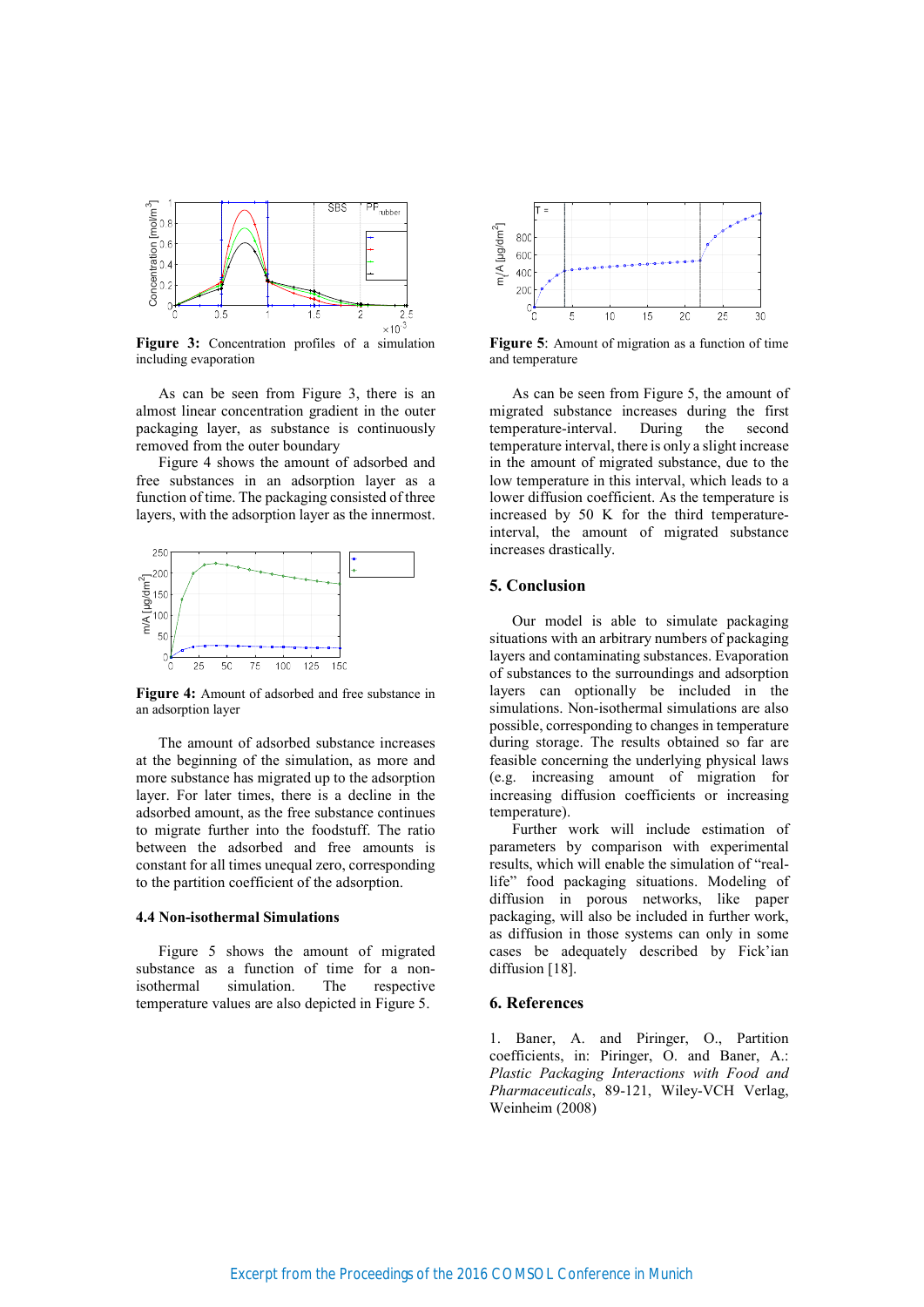2. Biedermann, M. and Grob, K., Is recycled newspaper suitable for food contact materials? Technical grade mineral oils from printing inks, *European Food Research and Technology*, 230, 785-796 (2010)

3. Biedermann, M., Uematsu, Y. and Grob, K., Mineral oil contents in paper and board recycled to paperboard for food packaging, Packaging *Technology and Science*, **24**, 61-73 (2011)

4. Biedermann, M., Ingenhoff, J.-E., Dima, G., Zurfluh, M., Biedermann-Brem, S., Richter, L., Simat, T., Harling, A. and Grob, K., Migration of mineral oil from printed paperboard into dry foods: survey of the German market. Part II: advancement of migration during storage, *European Food Research and Technology*, 236, 459-472 (2013)

5. Brandsch, J., Mercea, P. and Piringer, O., Modeling of additive diffusion coefficients in polyolefins, in: Risch, S. J., Food Packaging Testing Methods and Applications, 27-36, American Chemical Society, Washington, DC  $(2000)$ 

6. Brandsch, J., Mercea, P., Rüter, M., Tosa, V. and Piringer, O., Migration modelling as a tool for quality assurance of food packaging, Food *Additives & Contaminants*, 19, 29-41 (2002)

7. BfR - Bundesinstitut für Risikobewertung, *<u><i><u>i</u> f bergänge* von *Mineralöl* aus</u> *Verpackungsmaterialien auf Lebensmittel,* Stellungnahme Nr. 008/2010 (2009)

8. COMSOL, COMSOL Multiphysics Reference *Manual*, Version COMSOL5.0 (2014)

9. Cussler, E. L., *Multicomponent diffusion*, Scientific Publishing Company, Elsevier Amsterdam - Oxford - New York (1975)

10. EFSA - European Food Safety Authority, Scientific Opinion on Mineral Oil Hydrocarbons *in Food, EFSA Journal, 10, 2704 (2012)* 

11. Ewald, C., Modellierung des Einflusses von *Faser-* und Füllstoffeigenschaften auf  $Diff$ usionsvorgänge hydrophober organischer *Stoffe im Papier*, Dissertation, Technische Universität Darmstadt (2015)

12. Frisch, H. L., Simultaneous nonlinear diffusion of a solvent and organic penetrant in a polymer, Journal of Polymer Science: Polymer *Physics Edition*, 16, 1651-1664 (1978)

13. Mohlin, U. B. and Gray, D. G., Gas chromatography on polymer surfaces: adsorption on cellulose, Journal of Colloid and Interface *Science*, 47, 747-754 (1974)

14. Poças, M. F., Oliveira, J. C., Oliveira, F. A. R. and Hogg, T., A critical survey of predictive mathematical models for migration from packaging, Critical reviews in food science and *nutrition*, 48, 913-928 (2008)

15. Reynier, A., Dole, P. and Feigenbaum, A., Migration of additives from polymers into food simulants: numerical solution of a mathematical model taking into account food and polymer *interactions, Food Additives & Contaminants, 19,* 89-102 (2002)

16. Simoneau, C., Applicability of generally *recognized diffusion models for the estimation of* specific migration in support of EU Directive 2002/72/EC, European Commission (2010)

17. Vollmer, A., Biedermann, M., Grundböck, F., Ingenhoff, J.-E., Biedermann-Brem, S., Altkofer, W. and Grob, K., Migration of mineral oil from printed paperboard into dry foods: survey of the German market, European Food Research and Technology, 232, 175-182 (2011)

18. Zülch, A. and Piringer, O., Measurement and modelling of migration from paper and board into foodstuffs and dry food simulants, Food Additives *and Contaminants*, 27, 1306-1324 (2010)

# 10. Acknowledgements

This research was supported by the German Ministry of Economics and Technology (via AiF) and the FEI (Forschungskreis der Ernährungsindustrie e.V., Bonn) Project AiF 19016 N.

# 11. Appendix

 ${\bf Abbreviations:}$ 

| <b>MOAH</b> | Mineral oil<br>hydrocarbons           | aromatic     |
|-------------|---------------------------------------|--------------|
| <b>MOSH</b> | Mineral oil saturated<br>hydrocarbons |              |
| <b>ODE</b>  | Ordinary<br>equation                  | differential |
| <b>TDS</b>  | Transport of diluted<br>species       |              |